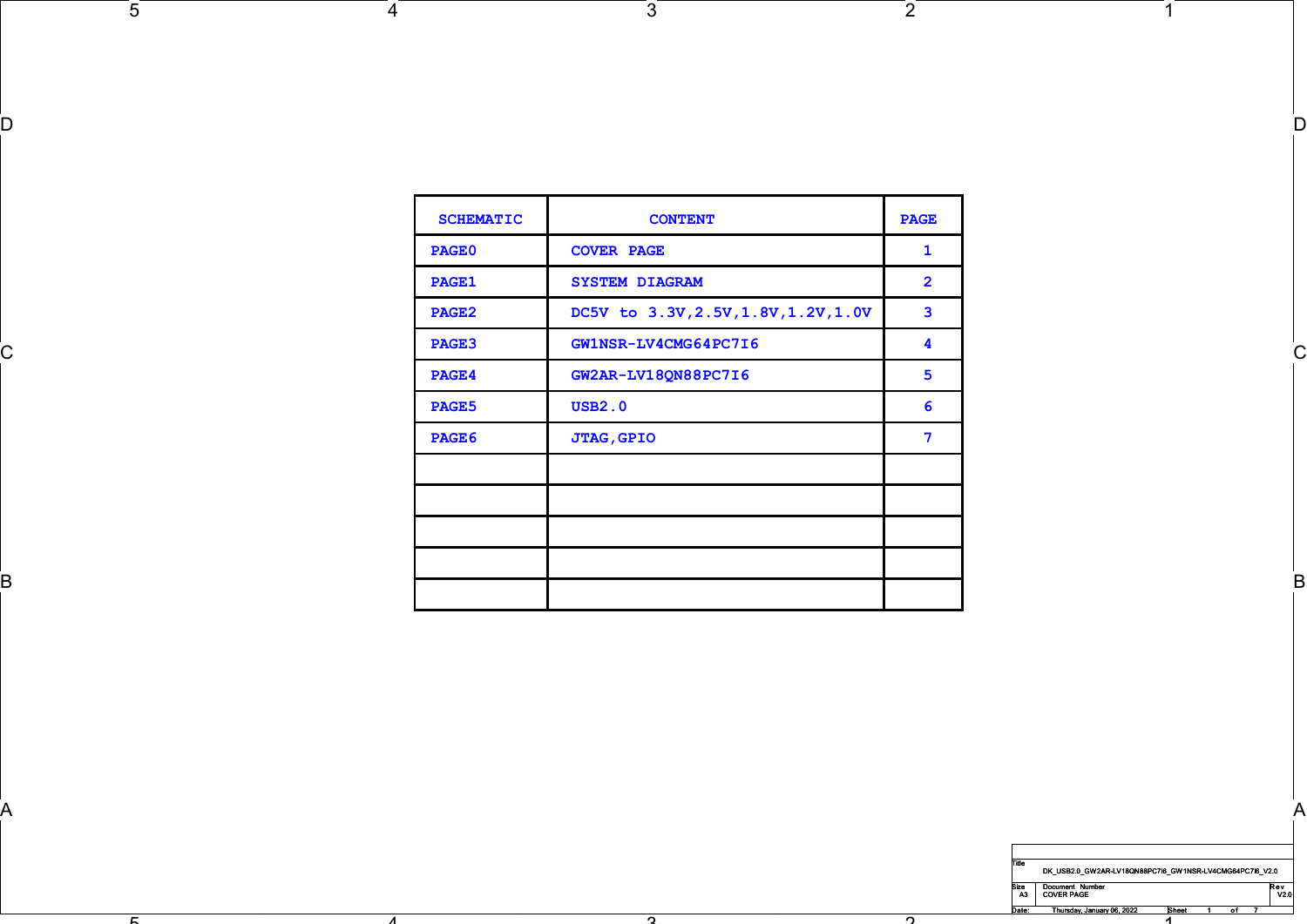

 $\sim$ 

 $\mathsf A$ 

 $\sqrt{3}$ 

D and the contract of the contract of the contract of the contract of the contract of the contract of the contract of the contract of the contract of the contract of the contract of the contract of the contract of the cont

|                                                                                            | B            |
|--------------------------------------------------------------------------------------------|--------------|
|                                                                                            | $\mathsf{A}$ |
| Title<br>DK_USB2.0_GW2AR-LV18QN88PC7I6_GW1NSR-LV4CMG64PC7I6_V2.0                           |              |
| Document Number<br>SYSTEM DIAGRAM<br>Size<br>A3<br>$Rev$<br>$V2.0$                         |              |
| Thursday, January 06, 2022<br>Sheet<br>Date:<br>$\overline{2}$<br>of $7$<br>$\overline{A}$ |              |
|                                                                                            |              |

 $1$ 

 $\sqrt{2}$ 

ີດີ

 $4$ 

4

 $\overline{5}$ 

ັຕີ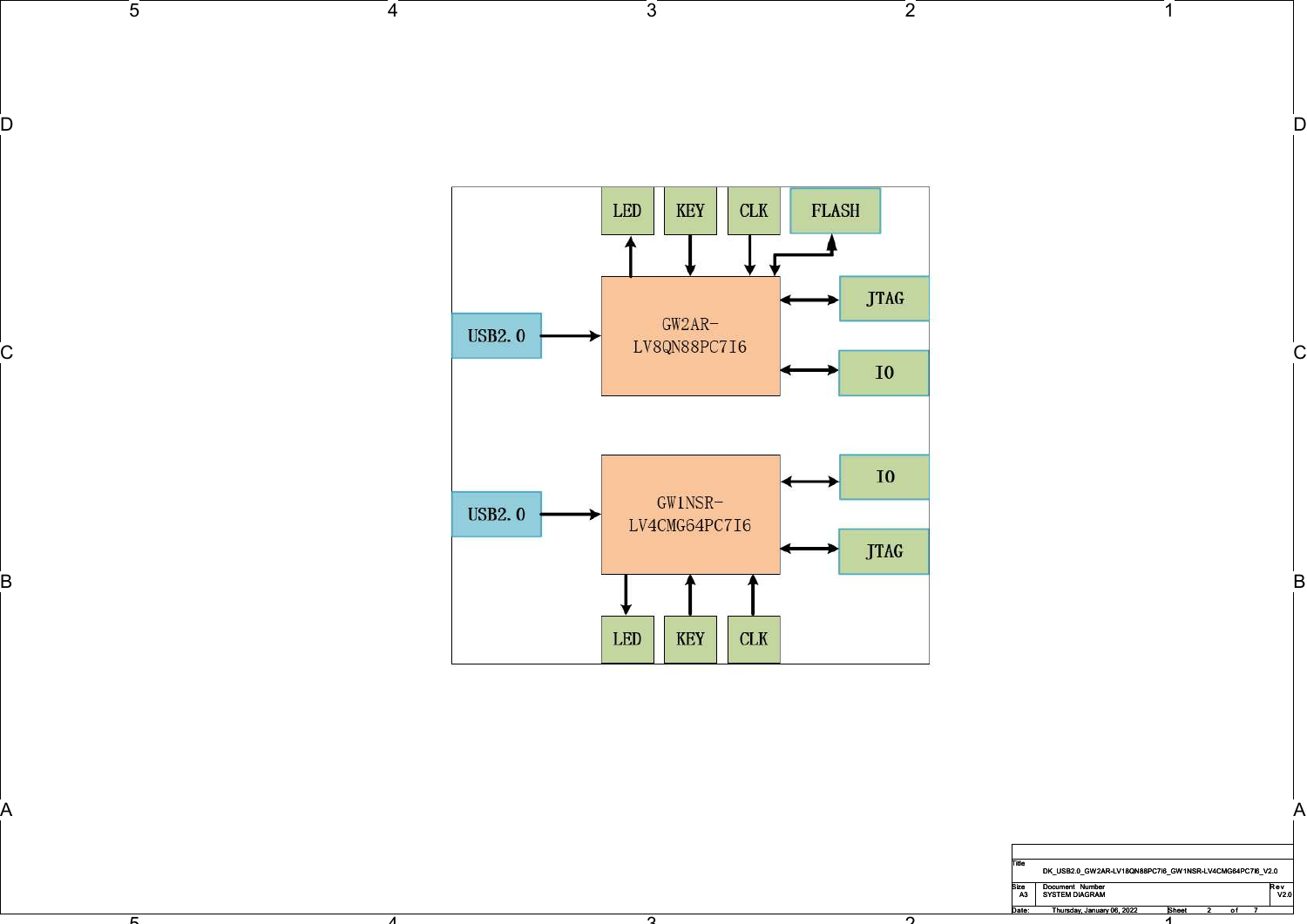5 4 POWER DC5V to 3.3V,1.8V,1.2V,1.0V

J1 and the contract of the contract of the contract of the contract of the contract of the contract of the contract of the contract of the contract of the contract of the contract of the contract of the contract of the con

POWER INPUT



 $\sqrt{3}$ 

D and the contract of the contract of the contract of the contract of the contract of the contract of the contract of the contract of the contract of the contract of the contract of the contract of the contract of the cont

o.

 $\mathsf A$ 



4

 $\mathbf{r}$ 



n.

Title Size Document Number<br>A3 DC5V to 3.3V,2.5V,1.8V,1.2V,1.0V

1

 $\overline{1}$ 

 $\sqrt{2}$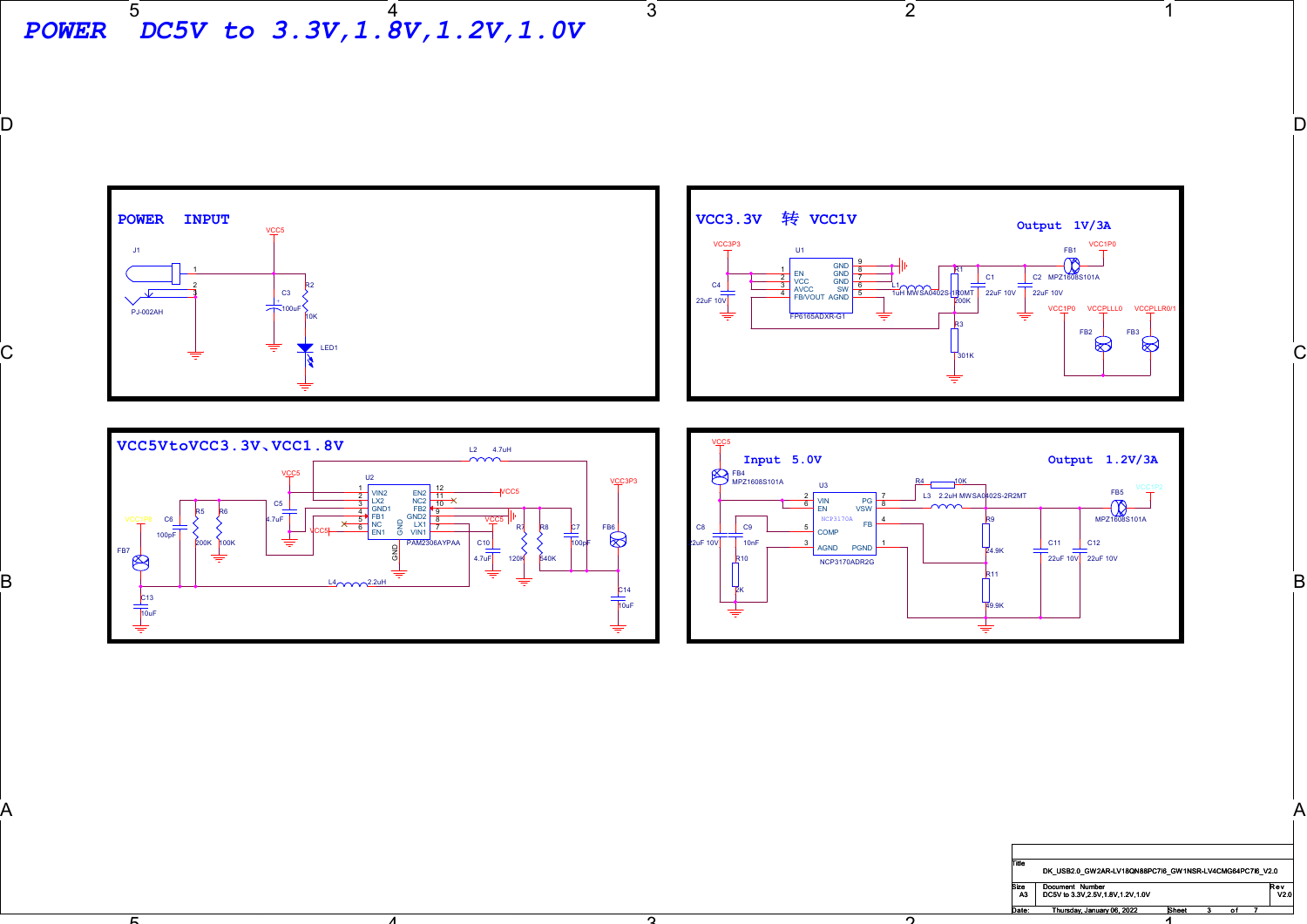$\overline{5}$ GW1NSR-4C-MG64P

5

 $\overline{3}$ 

D and the contract of the contract of the contract of the contract of the contract of the contract of the contract of the contract of the contract of the contract of the contract of the contract of the contract of the cont

 $\sim$ 

 $\mathsf A$ 

0.1uF

 $\overline{2}$ 



4



4







 $\sim$ 



1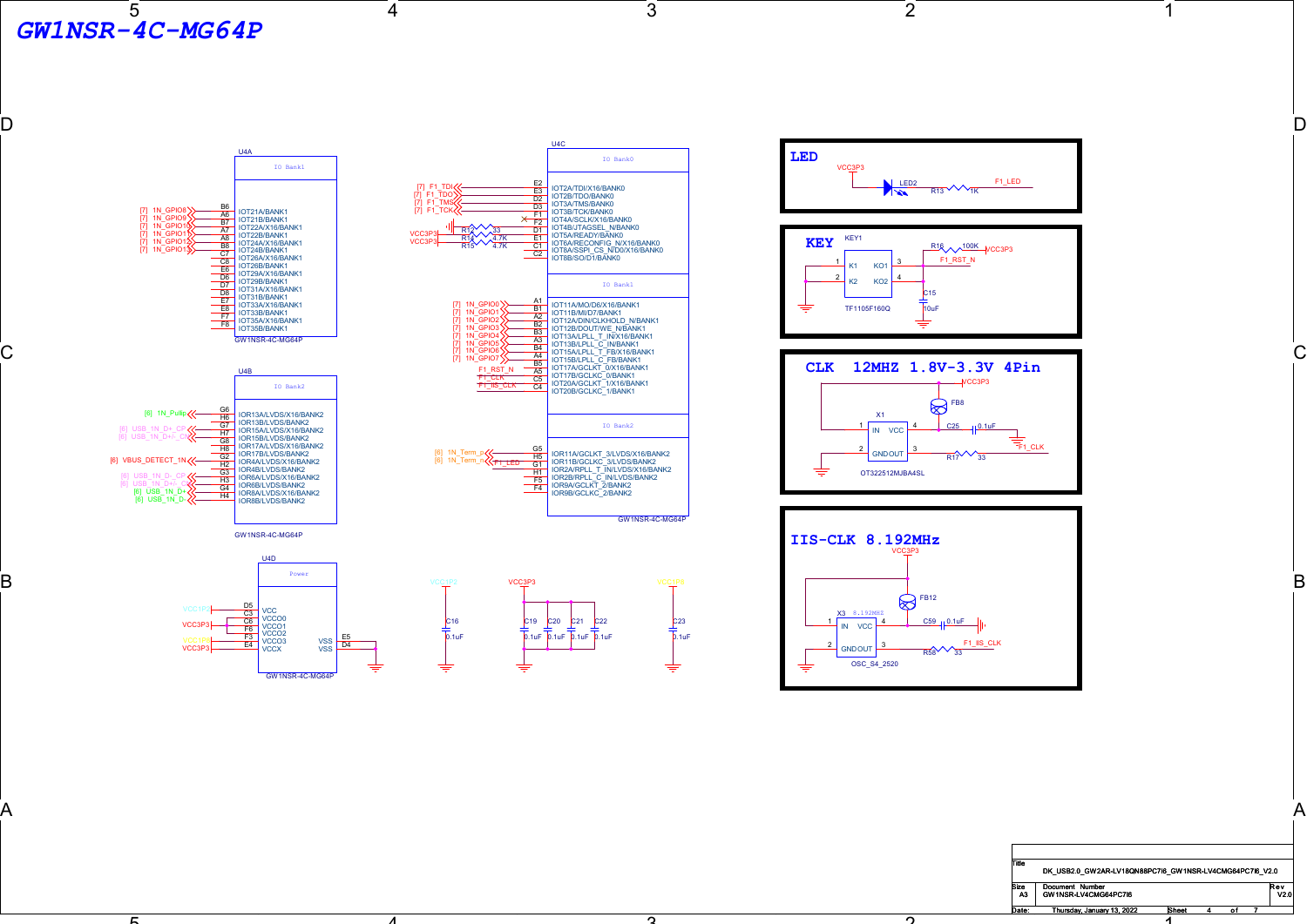

4

5



VCC3P3 VCC3P3

o.

Size Document Number<br>
A3 GW2AR-LV18QN88PC7I6 V2.0

1

1

 $\overline{2}$ 

n.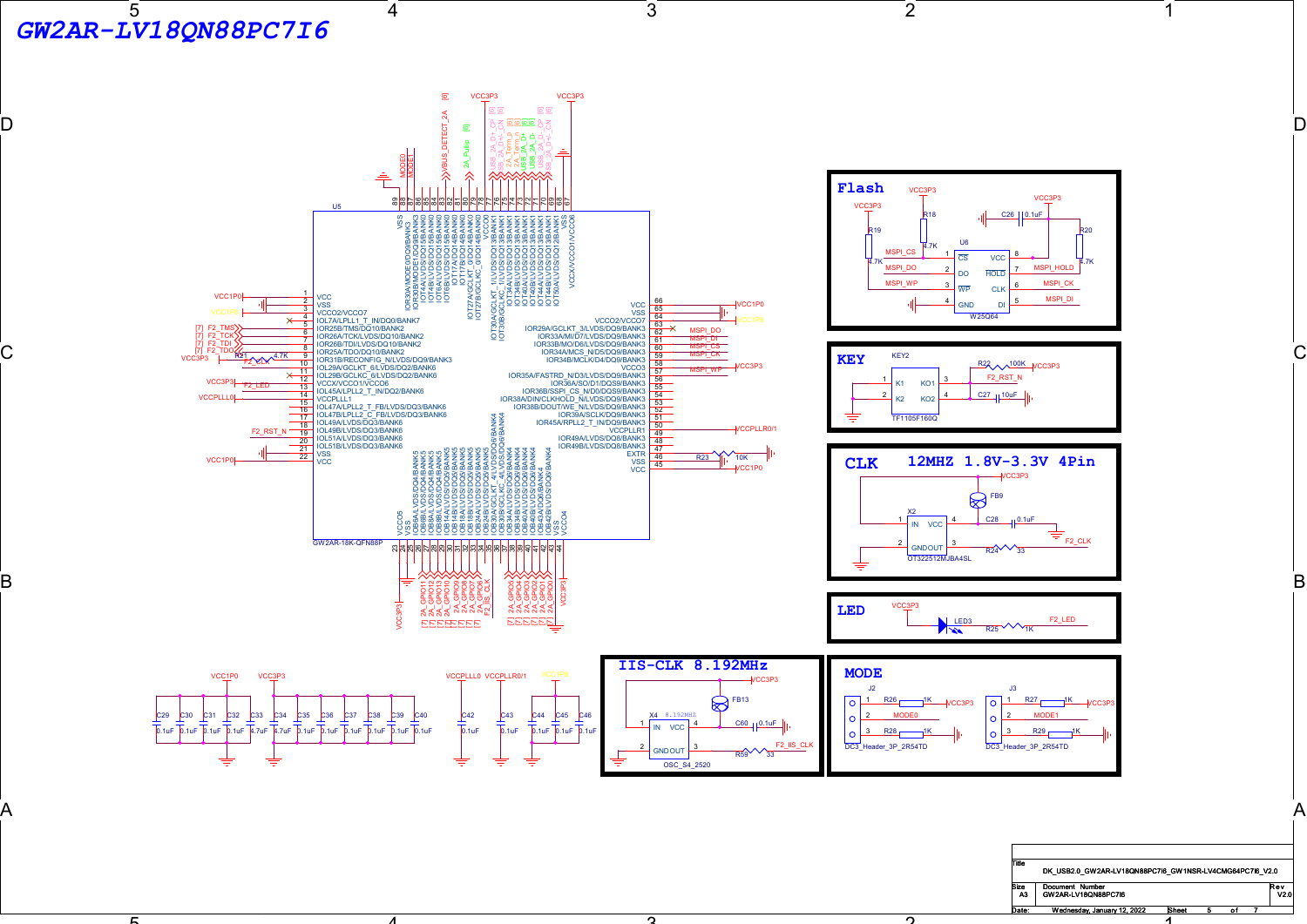

 $\sqrt{3}$ 

ີດ້

 $\mathsf A$ 



 $\sqrt{2}$ 



4

 $4$ 

 $\overline{5}$ 

່ຕ່



 $\bar{c}$ 

|                                           |                                                                                   | $\mathsf{A}$    |  |
|-------------------------------------------|-----------------------------------------------------------------------------------|-----------------|--|
| Title                                     | DK_USB2.0_GW2AR-LV18QN88PC7I6_GW1NSR-LV4CMG64PC7I6_V2.0                           |                 |  |
| Size<br>  A3<br>Document Number<br>USB2.0 |                                                                                   | $Rev$<br>$V2.0$ |  |
| Date:                                     | Wednesday, January 12, 2022<br>Sheet<br>$\overline{\mathbf{6}}$<br>$\overline{A}$ | of $7$          |  |

 $\overline{1}$